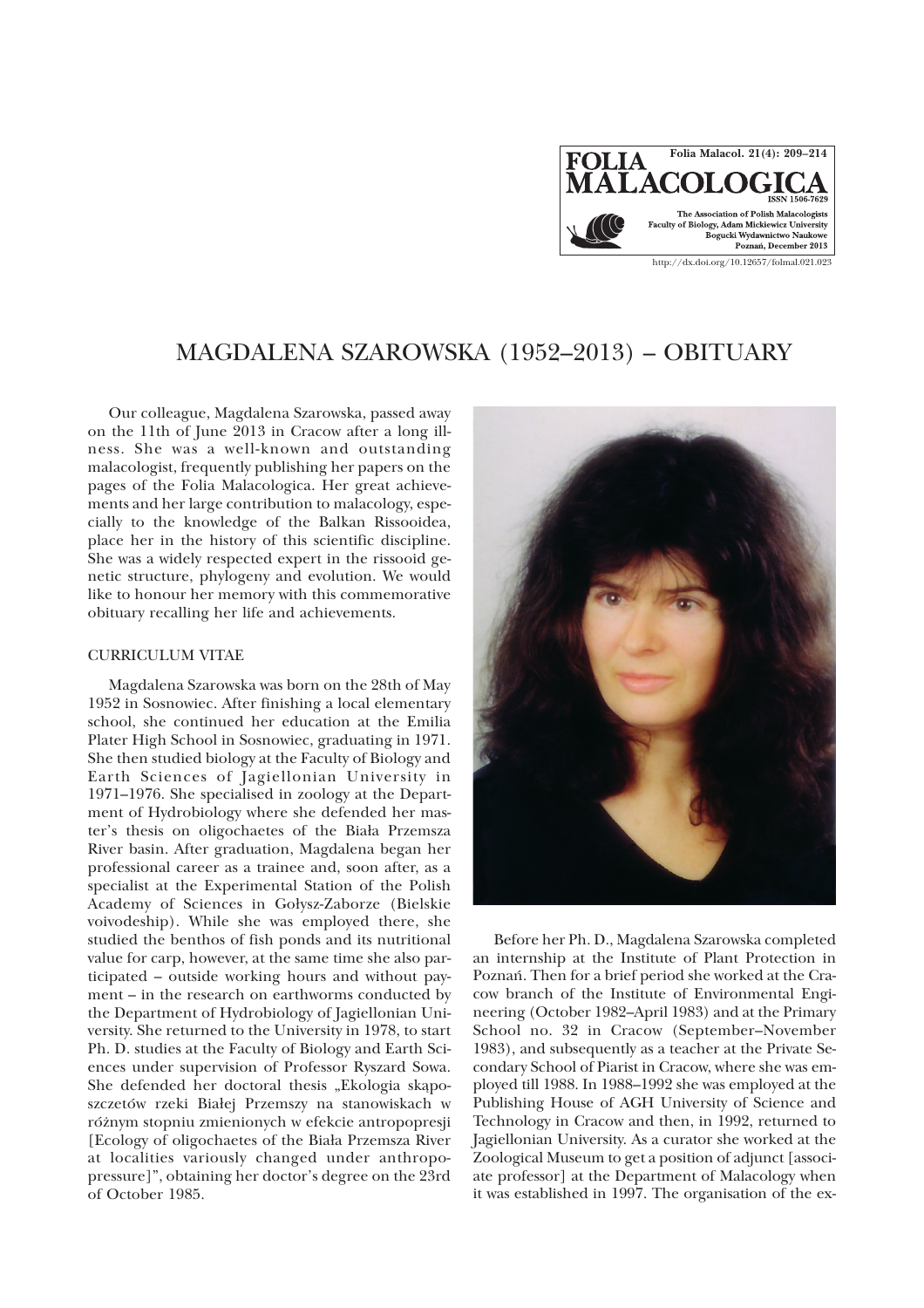hibition of the shell collection, donated to Jagiellonian University by Bolesław Rączka from Canada, became her great success and achievement, for which in 1993 she was given an award by the Rector of the University. The exhibition was next organised at the Zoological Museum. Dr. Szarowska organised also a laboratory of molecular techniques within the Department of Malacology. She got the scientific degree of doctor habilitatus on the 29th of May 2009, based on the dissertation "Molecular phylogeny, systematics and morphological character evolution in the Balkan Rissooidea (Caenogastropoda)", published in the Folia Malacologica 14(3): 99–168, 2006.

Dr. hab. Magdalena Szarowska was in charge of two scientific projects granted by the State Committee for Scientific Research (Ministry of Science and Higher Education) and was the main contractor in another eight. Based on the students' survey of teaching quality, she was awarded the highest ranking teacher's prize by the Rector of Jagiellonian University.

### SCIENTIFIC ACHIEVEMENTS

Dr. hab. Magdalena Szarowska produced over 100 scientific papers, mainly original, published in scientific journals (77), among which 22 were on the list of Journal Citation Reports, others – in the main malacological journals. She participated in many malacological congresses and conferences, so the list of her publications includes also several abstracts of conference presentations (23).

Magdalena's first studies concerned oligochaetes and therefore her first papers dealt with oligochaete life cycles and faunistics. Since 1990, most of her publications were devoted to different aspects of malacology. In the beginning she dealt with shell structure, but soon her research focused on genetic structure and taxonomy with the use of electrophoretic analyses of allozymes. Among other topics, it dealt with the metapopulation structure and gene flow in *Arianta arbustorum*, *Chondrina clienta*, *Bradybaena fruticum* and *Clausilia parvula*. She participated in research of the genetic structure and species distinctness within the genus *Melanopsis* in Israel. A series of papers devoted to Viviparidae, published in 1995–1997 in the Malakologische Abhandlungen des Staatlichen Museum der Tierkunde Dresden and in the Journal of Zoological Systematics and Evolutionary Research, was of special

significance since the papers were among the few Polish publications cited in the monographs of Viviparidae, published world-wide. Most of Magdalena's articles, published in 1997–2013, dealt with molecular genetics and phylogeny, systematics, species diversity and variation. They mostly concerned the taxonomy of Rissooidea, mainly from the Balkans. No less than 20 of Magdalena's papers concern taxonomic and phylogenetic problems of the genus *Bythinella*. She discovered a differentiation quite different from that expected and generally recognised (suggesting a stepping-stone model, as opposed to infinite island). Her habilitation thesis dealt with molecular phylogeny, systematics and evolution in the Balkan Rissooidea. Based on the parallel use of morphological and molecular characters, Dr. hab. Magdalena Szarowska obtained reliable data on the relationships of these incredibly diverse snails, which are very difficult to study because of their small size. She examined molecularly nearly all of the 33 genera of the superfamily. Moreover, she analysed the morphology of their shell, both embryonic and teleoconch, the variation of the colour pattern on the body, the internal organ structure (with particular emphasis on the structure of reproductive systems). Due to her comprehensive studies, Magdalena verified the taxonomic value of morphological characters against the results of molecular studies. Based on the obtained results, she suggested several variants of phylogenetic relationships among the studied genera, shedding new light on the phylogeny of Rissooidea. These studies were later expanded and developed in a number further publications from 2007–2013.

Dr. hab. Magdalena Szarowska only rarely participated in our annual malacological seminars. However, her contributions were always very important. We remember her as a quiet person who nevertheless always spoke passionately about her research. She was a nice, friendly colleague. Her death makes us very sad and we shall always miss her.

The members of the editorial board of the Folia Malacologica express their deepest sympathy to Professor ANDRZEJ FALNIOWSKI. We also thank Professor FALNIOWSKI for sharing materials which enabled us to prepare this obituary.

> Editor-in-chief on behalf of the editors

### MAGDALENA SZAROWSKA – LIST OF PUBLICATIONS

#### **1979**

**SZAROWSKA M.** Zasiedlanie nowych stawów hodowlanych przez skąposzczety (Oligochaeta). XI Zjazd Hydrobiologów Polskich w Łodzi, 5–8 września 1979, Łódź: 151–152.

### **1985**

**SZAROWSKA M.** Studies on intensification of carp farming 6. Number abd biomass of the main components of benthos. Acta Hydrobiol. 27: 197-203.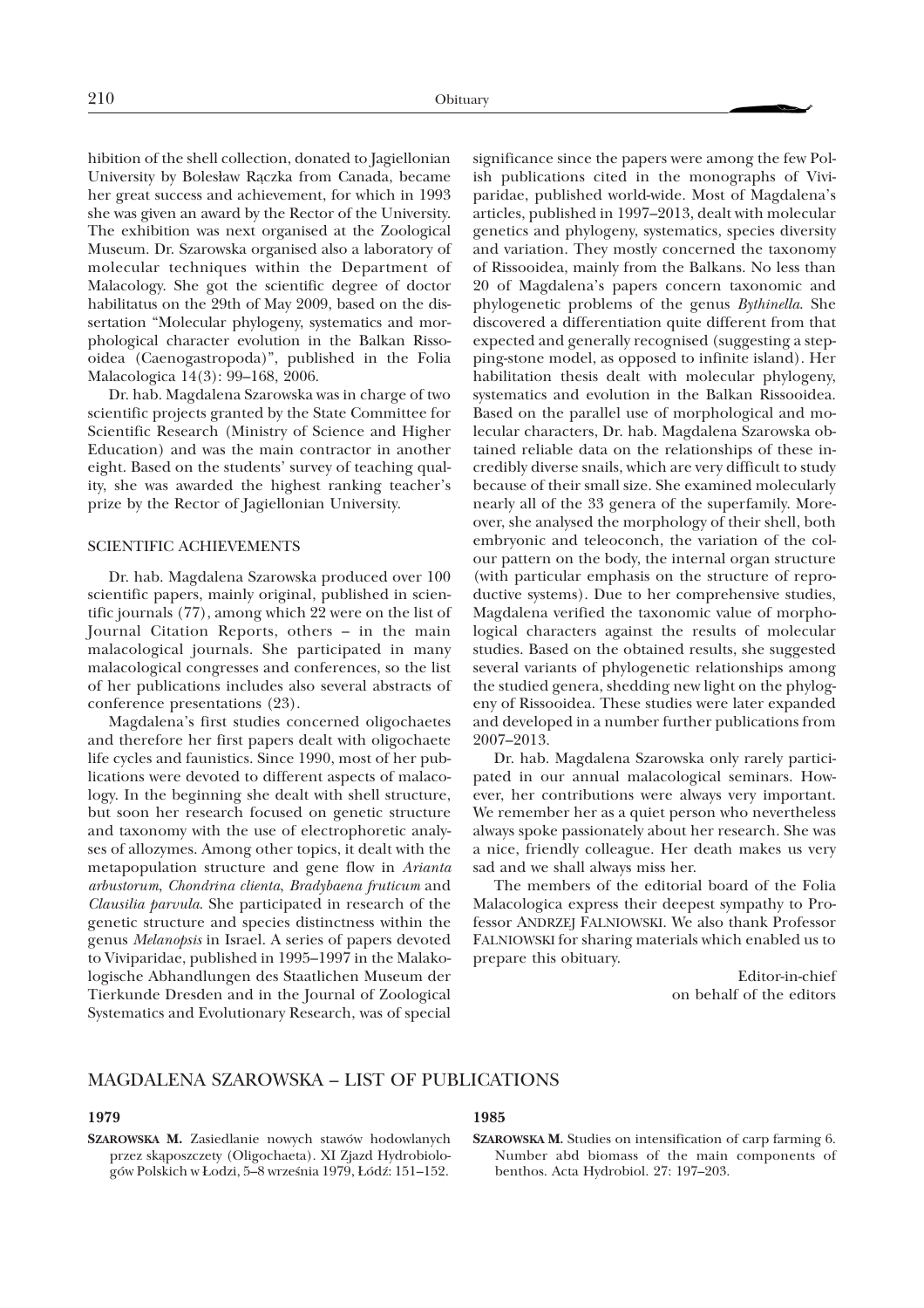# AC

# **1987**

**SZAROWSKA M.** Annual life cycle of *Limnodrilus udekemianus* (Oligochaeta, Tubificidae) in the River Biała Przemsza (Southern Poland). Acta Hydrobiol. 29: 53–69.

### **1990**

STEFFEK J., **SZAROWSKA M.**, FALNIOWSKI A. Contribution to the knowledge of the malacofauna of the Ojców National Park. Folia Malacol. 4: 163–172.

### **1991**

FALNIOWSKI A., **SZAROWSKA M.** Shell outer and inner structures and rissoacean phylogeny. I. *Bythiospeum neglectissimum* Falniowski et Steffek, 1989 (Prosobranchia: Rissoacea). Malak. Abh. Dresden 15: 115–123.

### **1992**

FALNIOWSKI A., **SZAROWSKA M.**, KOZIK A. Polymorphism and interpopulation differences in *Bradybaena fruticum* (O. F. Müller, 1777) (Gastropoda: Helicoidea). Abstracts of the Eleventh International Malacological Congress, Siena: 509–510.

### **1993**

- FALNIOWSKI A., SZAROWSKA M., BAK J. Shell SEM outer and inner structure and rissoacean phylogeny. IV. *Rissoa membranacea* (J. Adams, 1797) (Prosobranchia: Rissoacea: Rissoidae). Folia Malacol. 5: 139–156.
- FALNIOWSKI A., KOZIK A., SZAROWSKA M., RĄPAŁA-KOZIK M., TURYNA I. Morphological and allozymic polymorphism and differences among local populations in *Bradybaena fruticum* (O. F. Müller, 1777) (Gastropoda: Stylommatophora: Helicoidea). Malacologia 35: 371–388.
- FALNIOWSKI A., KOZIK A., **SZAROWSKA M.** Biometrical and esterases pattern differences between local populations in *Bradybaena fruticum* (O.F. Müller, 1777) (Gastropoda: Stylommatophora: Helicoidea). Malak. Abh. Dresden 16: 147–164.
- FALNIOWSKI A., KOZIK A., **SZAROWSKA M.** Two common European viviparid species hybridize. Am. Malacol. Bull. 10: 161–164.

### **1995**

- FALNIOWSKI A., **SZAROWSKA M.** Shell SEM outer and inner structure and rissoacean phylogeny. V. *Pseudamnicola* cf. *moussoni* (Calcara) (Prosobranchia: Rissoacea: Hydrobiidae). Malak. Abh. Dresden 17: 173–180.
- FALNIOWSKI A., **SZAROWSKA M.** Shell SEM outer and inner structure and rissoacean phylogeny. VI. *Dianella thiesseana* (Kobelt, 1878) (Prosobranchia: Rissoacea: Hydrobiidae). Malak. Abh. Dresden 17: 181–189.
- FALNIOWSKI A., **SZAROWSKA M.** Can poorly understood new characters support a poorly understood phylogeny? Shell-structure data in hydrobiid systematics (Mollusca: Gastropoda: Prosobranchia: Hydrobiidae). J. Zool. Syst. Evol. Res. 33: 133–144.
- FALNIOWSKI A., **SZAROWSKA M.**, MAZAN K. Filogeneza Rissoacea na podstawie struktury muszli – czy cechy o niejasnej homologii i słabo poznanej zmienności mogą pomóc w rekonstrukcji filogenezy, która na podstawie innych cech pozostaje zupełnie niejasna? XI Krajowe Seminarium Malakologiczne, Warszawa-Giżycko 22-25 maja 1995: 13–14.
- FALNIOWSKI A., MAZAN K., **SZAROWSKA M.**, KOZIK A. Filogeneza europejskich Viviparidae – rekonstrukcja na podstawie cech morfologicznych i molekularnych. XI Krajowe Seminarium Malakologiczne, Warszawa-Giżycko 22–25 maja 1995: 21–22.
- **SZAROWSKA M.,** MAZAN K. Tarki europejskich Viviparidae jako podstawa filogenezy – czy z chaosu może wyniknąć jasny i klarowny obraz? XI Krajowe Seminarium Malakologiczne, Warszawa-Giżycko 22-25 maja 1995: 32–33.

## **1996**

- **SZAROWSKA M.** The egg capsules of *Bythinella austriaca* (Frauenfeld, 1856) with observations on the veliger and embryonic shell. J. Mollus. Stud. 62: 546–549.
- FALNIOWSKI A., **SZAROWSKA M.**, MAZAN K. Shell SEM outer and inner structure and rissoacean phylogeny. VII. *Hydrobia ulvae* (Pennant, 1777) (Prosobranchia: Rissoacea: Hydrobiidae). Malak. Abh. Dresden 18: 25–33.
- FALNIOWSKI A., **SZAROWSKA M.**, MAZAN K. Embryonic shells of *Viviparus* – what they may tell us about taxonomy and phylogeny? (Gastropoda: Architaenioglossa: Viviparidae). Malak. Abh. Dresden 18: 35–42.
- FALNIOWSKI A., **SZAROWSKA M.**, MAZAN K. Tracing the viviparid evolution: radular characters (Gastropoda: Architaenioglossa: Viviparidae). Malak. Abh. Dresden 18: 43–52.
- FALNIOWSKI A., KOZIK A., **SZAROWSKA M.**, FIA£KOWSKI W., MAZAN K. Allozyme and morphology evolution in European Viviparidae (Mollusca: Gastropoda: Architaenioglossa). J. Zool. Syst. Evol. Res. 34: 49–62.

### **1997**

- FALNIOWSKI A., MAZAN K., **SZAROWSKA M.**, KOZIK A. Tracing the viviparid evolution: soft part morphology and opercular characters (Gastropoda: Architaenioglossa: Viviparidae). Malak. Abh. Dresden 18: 193–211.
- FALNIOWSKI A., **SZAROWSKA M.** Homozygote excess and gene flow in *Bythinella*. Heldia4: 38–39.
- **SZAROWSKA M.**, FALNIOWSKI A. How may *Bythinella* have reached its present range? Heldia 4: 47–48.

### **1998**

- FALNIOWSKI A., **SZAROWSKA M.**, FIA£KOWSKI W., MAZAN K. Unusual geographic pattern of interpopulation variation in aspring snail *Bythinella* (Gastropoda: Prosobranchia). J. Nat. Hist. 32: 605–616.
- **SZAROWSKA M.**, FALNIOWSKI A., FIA£KOWSKI W., MAZAN K. Adaptive significance of glucose phosphate isomerase (GPI) allozymes in the spring snail *Bythinella*? J. Mollus. Stud. 64: 257–261.
- FALNIOWSKI A., FIA£KOWSKI W., **SZAROWSKA M.**, MAZAN K. Shell biometry characters in species discrimination and classification within the genus *Viviparus* (Gastropoda: Architaenioglossa: Viviparidae). Malak. Abh. Dresden 19: 29–45.
- FALNIOWSKI A., **SZAROWSKA M.** Incompatibility of morphologically and allozymatically based systematics within the genus *Bythinella* (Hydrobiidae). Abstracts, World Congress of Malacology, Washington, D. C., Unitas Malacologica, Washington D. C.: 103.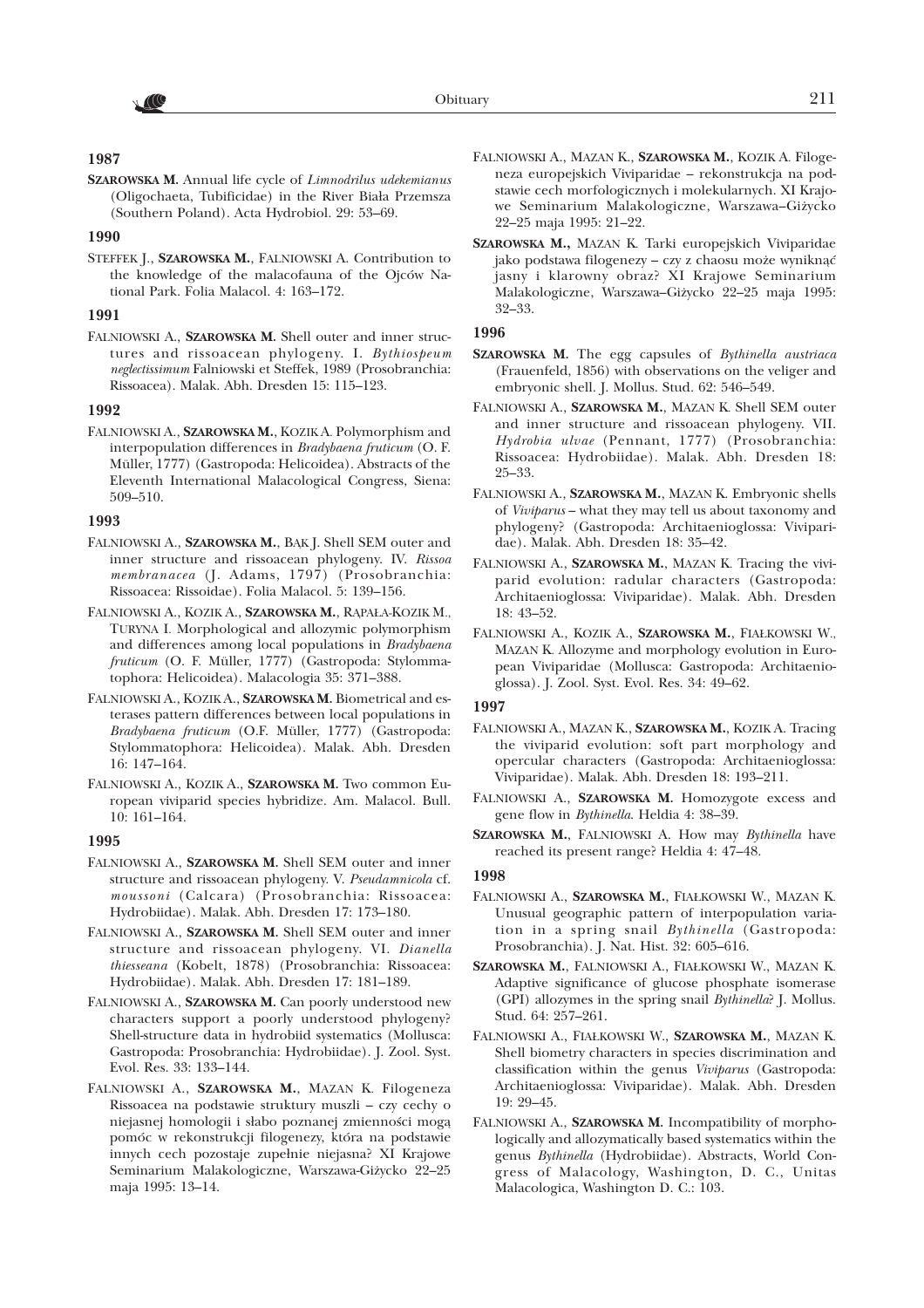**SZAROWSKA M.**, FALNIOWSKI A. Departures from HWE and gene flow in the spring snail *Bythinella*. Abstracts, World Congress of Malacology, Washington, D. C., Unitas Malacologica, Washington D.C.: 319.

#### **1999**

FALNIOWSKI A., MAZAN K., **SZAROWSKA M.** Homozygote excess and gene flow in the spring snail *Bythinella* (Gastropoda: Prosobranchia). J. Zool. Syst. Evol. Res. 37: 165–175.

#### **2000**

- FALNIOWSKI A., **SZAROWSKA M.**, MAZAN K. Mating system in Valvatidae – a preliminary study. Malak. Abh. Dresden 20: 19–28.
- **SZAROWSKA M.**, FALNIOWSKI A., MAZAN K. Note on the ontogenetic change in morphology and chemical composition of the radular teeth in *Melanopsis* (Gastropoda: Cerithioidea). Malak. Abh. Dresden 20: 29–36.
- **SZAROWSKA M.**, FALNIOWSKI A. Volutidae (Neogastropoda) in the collection of the Zoological Museum of Jagiellonian University in Kraków (Poland). Malak. Abh. Dresden 20: 89–92.
- **SZAROWSKA M.** Environmental threats and stability of *Bythinella* populations in South Poland (Gastropoda: Prosobranchia: Hydrobioidea). Malak. Abh. Dresden 20: 93–98.
- FALNIOWSKI A., **SZAROWSKA M.** A new species of *Daphniola* Radoman, 1973 (Gastropoda: Hydrobiidae) from Greece. Folia Malacol. 8: 181–188.
- MAZAN K., **SZAROWSKA M.** Morphological and allozymic variation within and between populations of *Bythinella* Moquin-Tandon, 1855 (Gastropoda, Prosobranchia). II. Phenetic analysis. Folia Malacol. 8: 189–213.
- MAZAN K., **SZAROWSKA M.** Morphological and allozymic variation within and between populations of *Bythinella* Moquin-Tandon, 1855 (Gastropoda, Prosobranchia). III. Phylogenetic analysis. Folia Malacol. 8: 257–269.

### **2001**

- WILKE T., DAVIS G. M., FALNIOWSKI A., GIUSTI F., BODON M., **SZAROWSKA M.** Molecular systematics of Hydrobiidae (Gastropoda: Rissooidea): testing monophyly and phylogenetic relationships. Proc. Acad. Nat. Sci. Philadelphia 151: 1–21.
- FALNIOWSKI A., HELLER J., **SZAROWSKA M.** Allozyme taxonomy of *Melanopsis* in Israel: a case of fine though consistent differentiation. Abstracts, World Congress of Malacology 2001, Vienna, Austria, Unitas Malacologica, Vienna: 101.
- **SZAROWSKA M.**, FALNIOWSKI A. Differences in the genetic structure of two sympatric lithophilous gastropods: history vs present day distribution. Abstracts, World Congress of Malacology 2001, Vienna, Austria, Unitas Malacologica, Vienna: 347.

#### **2002**

- FALNIOWSKI A., HELLER J., **SZAROWSKA M.**, MAZAN-MAM-CZARZ K. Allozymic taxonomy within the genus *Melanopsis* (Gastropoda: Cerithiacea) in Israel: a case in which slight differences are congruent. Malacologia 44: 307–324.
- FALNIOWSKI A., HELLER J., MAZAN-MAMCZARZ K., **SZAROWSKA M.** Genetic structure of the closely related

species of *Melanopsis* (Gastropoda: Cerithiacea) in Israel. J. Zool. Syst. Evol. Res. 40: 92–104.

- FALNIOWSKI A., **SZAROWSKA M.** Comment on the proposed conservation of *Hydrobia* Hartmann, 1821 (Mollusca, Gastropoda) and *Cyclostoma acutum* Draparnaud, 1805 (currently *Hydrobia acuta*) by the replacement of the lectotype of *H. acuta* with a neotype; proposed designation of *Turbo ventrosus* Montagu, 1803 as the type species of *Ventrosia* Radoman, 1977; and proposed emendation of spelling of Hydrobiina Mulsant, 1844 (Insecta, Coleoptera) to Hydrobiusina, so removing the homonymy with Hydrobiidae Troschel, 1857 (Mollusca). Bull. Zool. Nomencl. 59: 128–130.
- MAZAN-MAMCZARZ K., HELLER J., **SZAROWSKA M.** Differences in the radula of the genus *Melanopsis* in the Jordan Valley, Israel (Gastropoda: Cerithioidea: Melanopsidae). Malak. Abh. Dresden 20: 219–233.

#### **2003**

- **SZAROWSKA M.,** FALNIOWSKI A. The genetic structure of a subdivided population of *Clausilia parvula*. Tentacle 11: 10.
- **SZAROWSKA M.,** FALNIOWSKI A. Gene flow and persistence of isolated snail populations. Tentacle 11: 10.
- **SZAROWSKA M.,** FALNIOWSKI A., MAZAN-MAMCZARZ K. Genetic structure of isolated selfers: *Chondrina clienta* (Westerlund, 1888) (Gastropoda: Stylommatophora) in Kraków–Czêstochowa Upland. Malak. Abh. Dresden 21: 79–89.
- SZAROWSKA M. Przepływ genów przez wyspowe populacje ślimaków. Przegląd Eureka, Serwis Informacji Naukowo-Technicznej KBN 4 (14): 13–14.

### **2004**

- **SZAROWSKA M.,** FALNIOWSKI A., MAZAN-MAMCZARZ K. Genetic structure of two rock-dwelling snails: pattern of the past or human impact? Tentacle 12: 10–11.
- **SZAROWSKA M.,** FALNIOWSKI A. "Hydrobioid" localities in Greece: an urgent case for conservation. Tentacle 12: 14–15.
- **SZAROWSKA M.**, WILKE T. *Sadleriana pannonica* (Frauenfeld, 1865): a lithoglyphid, hydrobiid or amnicolid taxon? J. Mollus. Stud. 70: 49–57.
- FALNIOWSKI A., **SZAROWSKA M.**, WITKOWSKA-PELC E. Intraand interpopulation genetic differentiation and gene flow in a group of isolated populations of *Bradybaena fruticum* (O. F. Müller, 1774) in South Poland. J. Zool. Syst. Evol. Res. 42: 70–80.
- **SZAROWSKA M.**, FALNIOWSKI A., MAZAN-MAMCZARZ K. Genetic structure of rock-living gastropods: history vs present-day distribution and biology. Malak. Abh. Dresden 22: 77–86.
- FALNIOWSKI A., GLÖER P., **SZAROWSKA M.** *Bithynia troschelii* (Paasch, 1842), a giant of unknown origin? Folia Malacol. 12: 137–139.
- FALNIOWSKI A., **SZAROWSKA M.** Gene flow and differences among local populations of the land snail *Arianta arbustorum* (Linnaeus, 1758) (Pulmonata: Helicidae). Folia Malacol. 12: 157–171.
- FALNIOWSKI A., **SZAROWSKA M.** Miêdzypopulacyjne zró¿nicowanie genetyczne *Bradybaena fruticum* i *Arianta*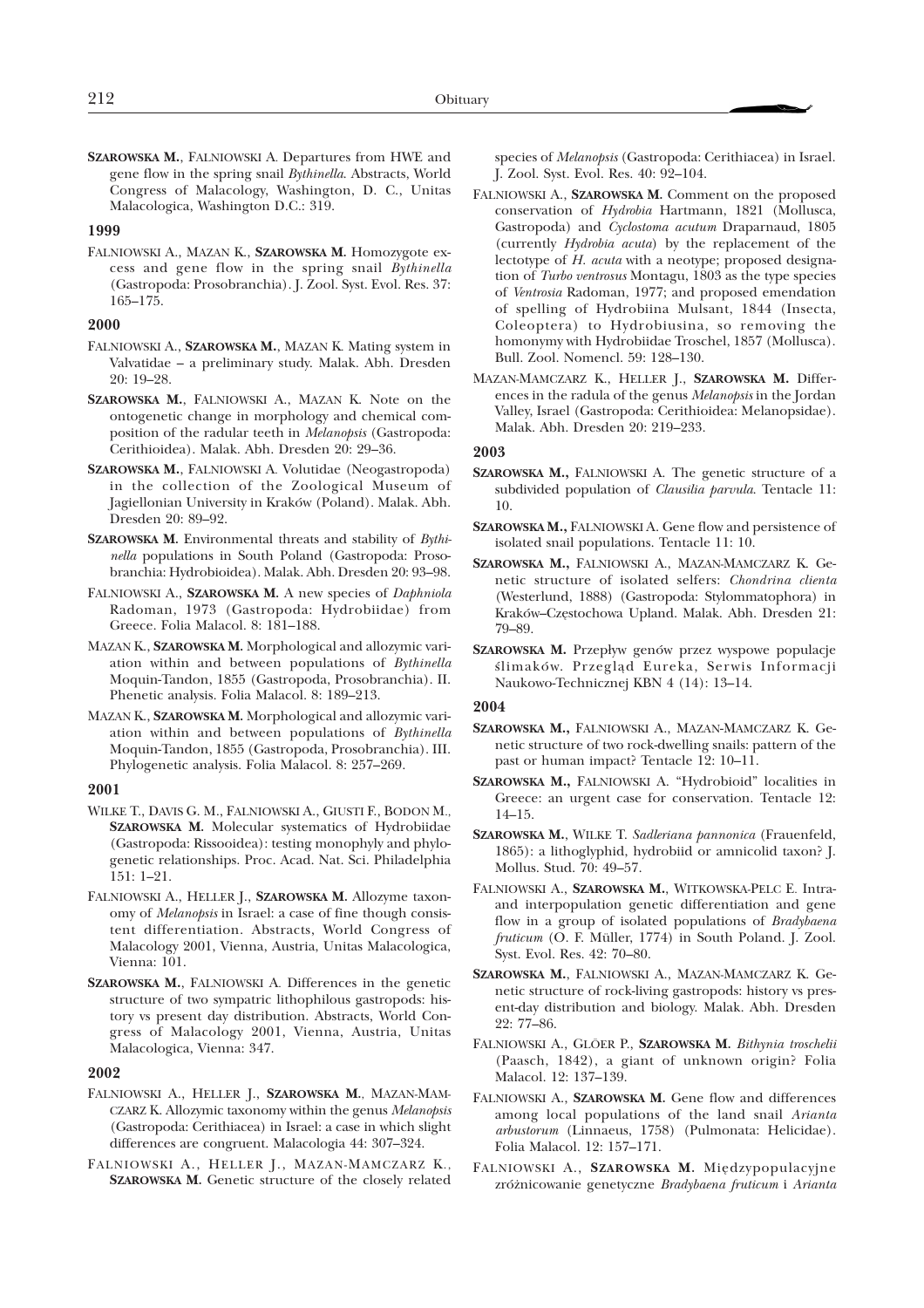arbustorum. XX Krajowe Seminarium Malakologiczne, Krościenko 31 III – 2 IV 2004: 6–7.

- FALNIOWSKI A., **SZAROWSKA M.** Interpopulation genetic differentiation of *Bradybaena fruticum* and *Arianta arbustorum.* In: POKRYSZKO B. M. The 20th Polish Malacological Seminar – Seminar report and Abstracts. Folia Malacol. 12: 87.
- SZAROWSKA M., FALNIOWSKI A. "Hydrobioidea" Grecji ginąca nieznana malakofauna. XX Krajowe Seminarium Malakologiczne, Krościenko 31 III-2 IV 2004: 31-32.
- FALNIOWSKI A., SZAROWSKA M., Hydrobioidea" of Greece an unknown malacofauna going extinct*.* In: POKRYSZKO B. M. The 20th Polish Malacological Seminar – Seminar report and Abstracts. Folia Malacol. 12: 103.
- FALNIOWSKI A., **SZAROWSKA M.** "Hydrobioids" of the eastern part of Central Europe and the Balkans: history, present and future perspective of their research. International Symposium of Malacology, 19–22 August 2004, Sibiu, Romania: 21–23.

#### **2005**

- **SZAROWSKA M.**, FALNIOWSKI A., RIEDEL F., WILKE T. Phylogenetic relationships of the subfamily Pyrgulinae (Gastropoda: Caenogastropoda: Hydrobiidae) with emphasis on the genus *Dianella* Gude, 1913. Zootaxa 891: 1–32.
- ŠTEFFEK J., FALNIOWSKI A., **SZAROWSKA M.** Príspevok k topografickému výskumu malakofauny okresu Levice. Malacol. Bohemosl. 4: 21–25.

#### **2006**

- **SZAROWSKA M.**, FALNIOWSKI A. Disappearance of freshwater gastropods in Niepołomice forest (South Poland). Tentacle 14: 16–17.
- **SZAROWSKA M.**, SIRBU I., FALNIOWSKI A. Endemic hydrobioids in Dobruja, Romania. Tentacle 14: 19–20.
- GLÖER P., FALNIOWSKI A., **SZAROWSKA M**. *Bithynia leachii* (Sheppard, 1823) and *B. troschelii* (Paasch, 1842), two distinct species? Heldia 6: 21-28.
- **SZAROWSKA M.** Molecular phylogeny, systematics and morphological character evolution in the Balkan Rissooidea (Caenogastropoda). Folia Malacol. 14: 99–168.
- **SZAROWSKA M.**, GRZMIL P., FALNIOWSKI A. *Pseudamnicola* Paulucci, 1878 (Gastropoda: Hydrobiidae) in the Balkans. Folia Malacol. 14: 179–190.

#### **2007**

- **SZAROWSKA M.**, GRZMIL P., FALNIOWSKI A., SIRBU I. *Grossuana codreanui* (Grossu, 1946) and the phylogenetic relationships of the East Balkan genus *Grossuana* (Radoman, 1973) (Gastropoda: Rissooidea). Hydrobiologia579: 379–391.
- FALNIOWSKI A., **SZAROWSKA M.**, GRZMIL P. *Daphniola* Radoman, 1973 (Gastropoda: Hydrobiidae): shell biometry, mtDNA, and the Pliocene flooding. J. Nat. Hist. 41: 2301–2311.
- **SZAROWSKA M.** Receptury. In: FALNIOWSKI A. (ed.). Techniki zbioru i utrwalania zwierząt. Wydawnictwo UW, Warszawa, pp. 261–301.

# **2008**

- FALNIOWSKI A., **SZAROWSKA M.**, SIRBU I., HILLEBRAND A., BACIU M. *Heleobia dobrogica* (Grossu & Negrea, 1989) (Gastropoda: Rissooidea: Cochliopidae) and the estimated time of its isolation in a continental analogue of hydrothermal vents. Moll. Res. 28: 165–170.
- **SZAROWSKA M.**, FALNIOWSKI A. There is no philosopher's stone: coup de grace for the morphology-based systematics in the rissooidean gastropods? 5th Congress of the European Malacological Societies, Ponta Delgada: 28.

#### **2009**

- FALNIOWSKI A., **SZAROWSKA M.** Letter to the Editor Comments on the paper by Bichain et al. (2007). A gleam in the dark: Phylogenetic species delimitation in the confusing springsnail genus *Bythinella* Moquin-Tandon, 1856 (Gastropoda: Rissooidea: Amnicolidae), published in Molecular Phylogenetics and Evolution, 45(3), 927–941 (2007). Mol. Phylogenet. Evol. 50: 405–406.
- FALNIOWSKI A., **SZAROWSKA M.**, SIRBU I. *Bythinella* Moquin-Tandon, 1856 (Gastropoda: Rissooidea: Bythinellidae) in Romania: species richness in a glacial refugium. J. Nat. Hist. 43: 2955–2973.
- FALNIOWSKI A., HORSÁK M., **SZAROWSKA M.** *Bythinella hansboetersi* Glöer et Pešić, 2006 (Gastropoda: Rissooidea) in Bulgaria: its morphology, molecular distinctness, and phylogeography. Folia Malacol. 17: 11–20.
- FALNIOWSKI A., **SZAROWSKA M.**, SIRBU I. *Bythinella* Moquin-Tandon, 1856 (Gastropoda: Rissooidea: Bythinellidae) in Romania: its morphology with description of four new species. Folia Malacol. 17: 21–36.

#### **2010**

- FALNIOWSKI A., **SZAROWSKA M.** Radiation in the Balkan *Bythinella* (Rissooidea). 17th World Congress of Malacology, Phuket, Thailand, Abstract. Tropical Natural History, Supplement 3: 126.
- FALNIOWSKI A., **SZAROWSKA M.** Radiacja i filogeografia *Bythinella* od Europy Środkowej po Bałkany. Problemy Współczesnej Malakologii, XXVI Krajowe Seminarium Malakologiczne, Kudowa Zdrój, Streszczenia: 15.
- FALNIOWSKI A., **SZAROWSKA M.** Radiation and phylogeography of *Bythinella* from Central Europe to the Balkans. In: POKRYSZKO B. M. The 26th Polish Malacological Seminar – Seminar report and Abstracts. Folia Malacol. 18: 129.
- SZAROWSKA M., FALNIOWSKI A. Czy morfologia może być podstawą systematyki u Rissooidea? Problemy Współczesnej Malakologii, XXVI Krajowe Seminarium Malakologiczne, Kudowa Zdrój, Streszczenia: 53.
- **SZAROWSKA M.**, FALNIOWSKI A. Can morphology be the basis for systematics of Rissooidea? In: POKRYSZKO B. M. The 26th Polish Malacological Seminar – Seminar report and Abstracts. Folia Malacol. 18:143–144.

#### **2011**

- FALNIOWSKI A., **SZAROWSKA M.** Radiation and phylogeography in a spring snail *Bythinella* (Mollusca: Gastropoda: Rissooidea) in continental Greece. Ann. Zool. Fenn. 48: 67–90.
- ŠTEFFEK J., FALNIOWSKI A., **SZAROWSKA M.**, GREGO J. "*Hauffenia*" Pollonera, 1898 (Caenogastropoda: